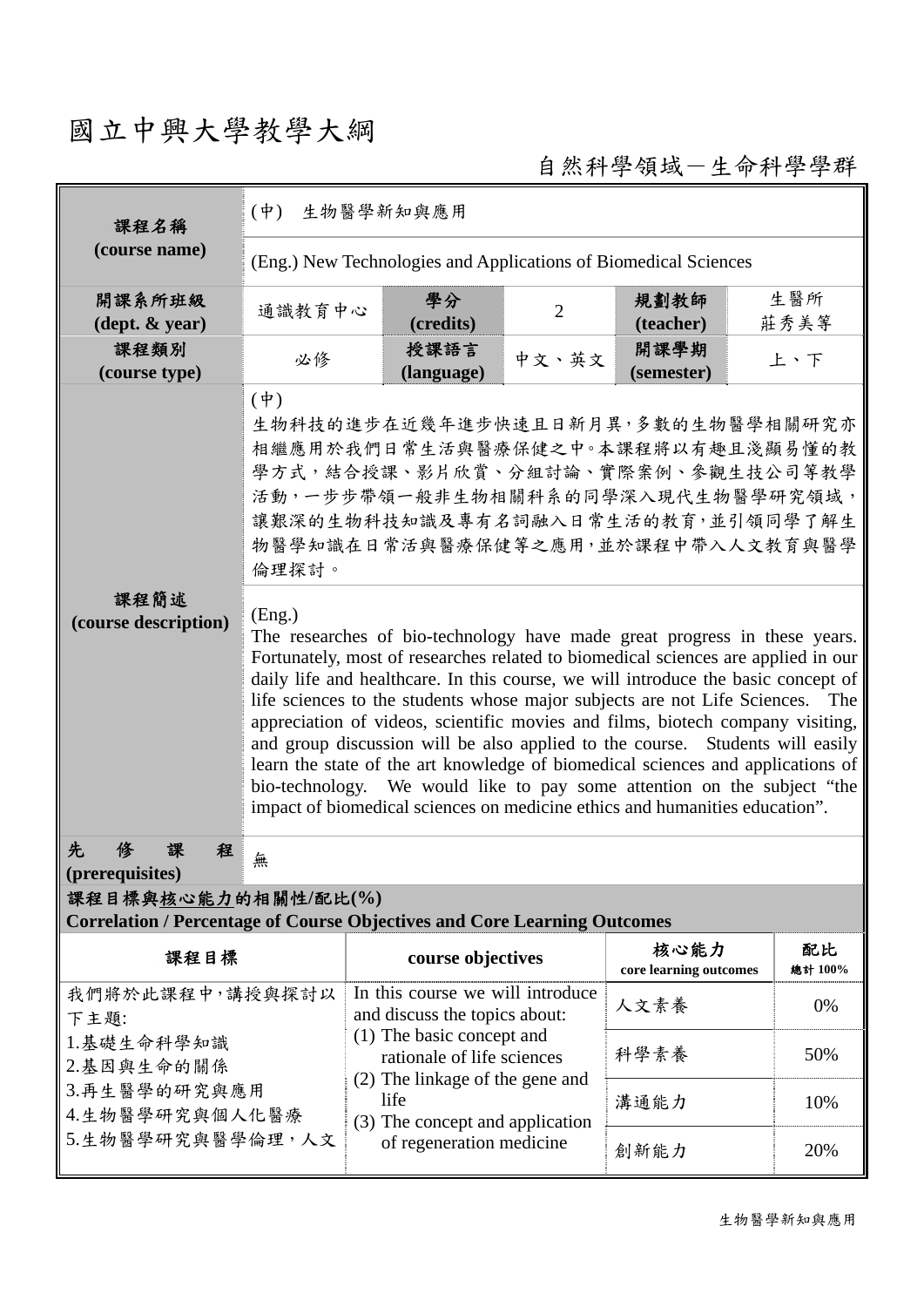| 教育的衝擊<br>學生修讀本課程,將獲得基礎生命          |                | $(4)$ The application of<br>regeneration medicine in<br>personal medicin<br>(5) The impact of biomedical |                                              | 國際視野                                                                    |      | 0%         |       |  |
|-----------------------------------|----------------|----------------------------------------------------------------------------------------------------------|----------------------------------------------|-------------------------------------------------------------------------|------|------------|-------|--|
| 科學知識,並且了解生物科技與生<br>物醫學相關知識如何改善人類生 |                |                                                                                                          |                                              | 社會關懷                                                                    |      | 20%        |       |  |
|                                   |                |                                                                                                          | 活與健康,如何影響人類未來生活                              | sciences on medicine ethics                                             |      |            |       |  |
|                                   |                |                                                                                                          | 與價值觀。透過教學影片與分組討                              | and humanities education                                                |      |            |       |  |
|                                   |                |                                                                                                          | 論,以問題為導向引導學生思考日                              |                                                                         |      |            |       |  |
|                                   |                |                                                                                                          | 益月新的生物科技對人類價值觀                               |                                                                         |      |            |       |  |
|                                   | 衝突時的自我省思。      |                                                                                                          | 的衝擊,以及面對科技與醫學倫理                              |                                                                         |      |            |       |  |
|                                   |                |                                                                                                          | 課程目標之教學方法與評量方式                               |                                                                         |      |            |       |  |
|                                   |                |                                                                                                          |                                              | <b>Teaching Strategies and Assessment Methods for Course Objectives</b> |      |            |       |  |
| 課程目標                              |                | 教學方法                                                                                                     |                                              |                                                                         | 評量方式 |            |       |  |
|                                   |                |                                                                                                          | 講授                                           |                                                                         |      | 出席率 30%    |       |  |
| 同上段                               |                |                                                                                                          | 討論/報告                                        |                                                                         |      | 上課討論 30%   |       |  |
|                                   |                |                                                                                                          | 實驗/參訪                                        |                                                                         |      | 期中期末報告 40% |       |  |
|                                   |                |                                                                                                          |                                              | 授課內容(單元名稱與內容、習作/考試進度、備註)                                                |      |            |       |  |
|                                   |                |                                                                                                          | (course content and homework/tests schedule) |                                                                         |      |            |       |  |
|                                   | 週次             | 主題                                                                                                       |                                              |                                                                         |      |            | 授課老師  |  |
|                                   | $\mathbf{1}$   |                                                                                                          | 簡介課程與課程目標                                    |                                                                         |      |            | 莊秀美老師 |  |
|                                   | $\overline{2}$ |                                                                                                          | 生命的分子: DNA 與蛋白質功能<br>生命體基本單位:細胞              |                                                                         |      |            | 闕斌如老師 |  |
|                                   | $\overline{3}$ |                                                                                                          | 預測你的未來-預防醫學                                  |                                                                         |      |            | 闕斌如老師 |  |
|                                   | $\overline{4}$ |                                                                                                          | 解密人類基因體                                      |                                                                         |      |            | 陳健尉老師 |  |
|                                   | 5              |                                                                                                          | 基因體醫學與個人化醫療                                  |                                                                         |      |            | 陳健尉老師 |  |
|                                   | 6              |                                                                                                          |                                              | 一樣米養百樣人-多樣性人類基因體學                                                       |      |            | 林宜玫老師 |  |
|                                   | $\overline{7}$ |                                                                                                          | 基因與精神疾病                                      |                                                                         |      |            | 林宜玫老師 |  |
|                                   | 8              |                                                                                                          | 基因與癌症發生                                      |                                                                         |      |            | 張嘉哲老師 |  |
|                                   | 9              |                                                                                                          |                                              | 何謂再生醫學-神奇的幹細胞:幹細胞在生物醫學之研究與應用                                            |      |            | 張嘉哲老師 |  |
|                                   | 10             |                                                                                                          | 訂做天才寶寶-複製人                                   |                                                                         |      |            | 謝政哲老師 |  |
|                                   | 11             |                                                                                                          |                                              | 長生不老可能嗎?-從老化醫學談起                                                        |      |            | 謝政哲老師 |  |
|                                   | 12             |                                                                                                          |                                              | 尊重生命-實驗動物對人類的貢獻與其動物權                                                    |      |            | 林季千老師 |  |
|                                   | 13             |                                                                                                          |                                              | 天然殺手-免疫系統:人體免疫與疾病的關係                                                    |      |            | 林季千老師 |  |
|                                   | 14             |                                                                                                          | "毒家"話題 (國際事件)                                |                                                                         |      |            | 許美鈴老師 |  |